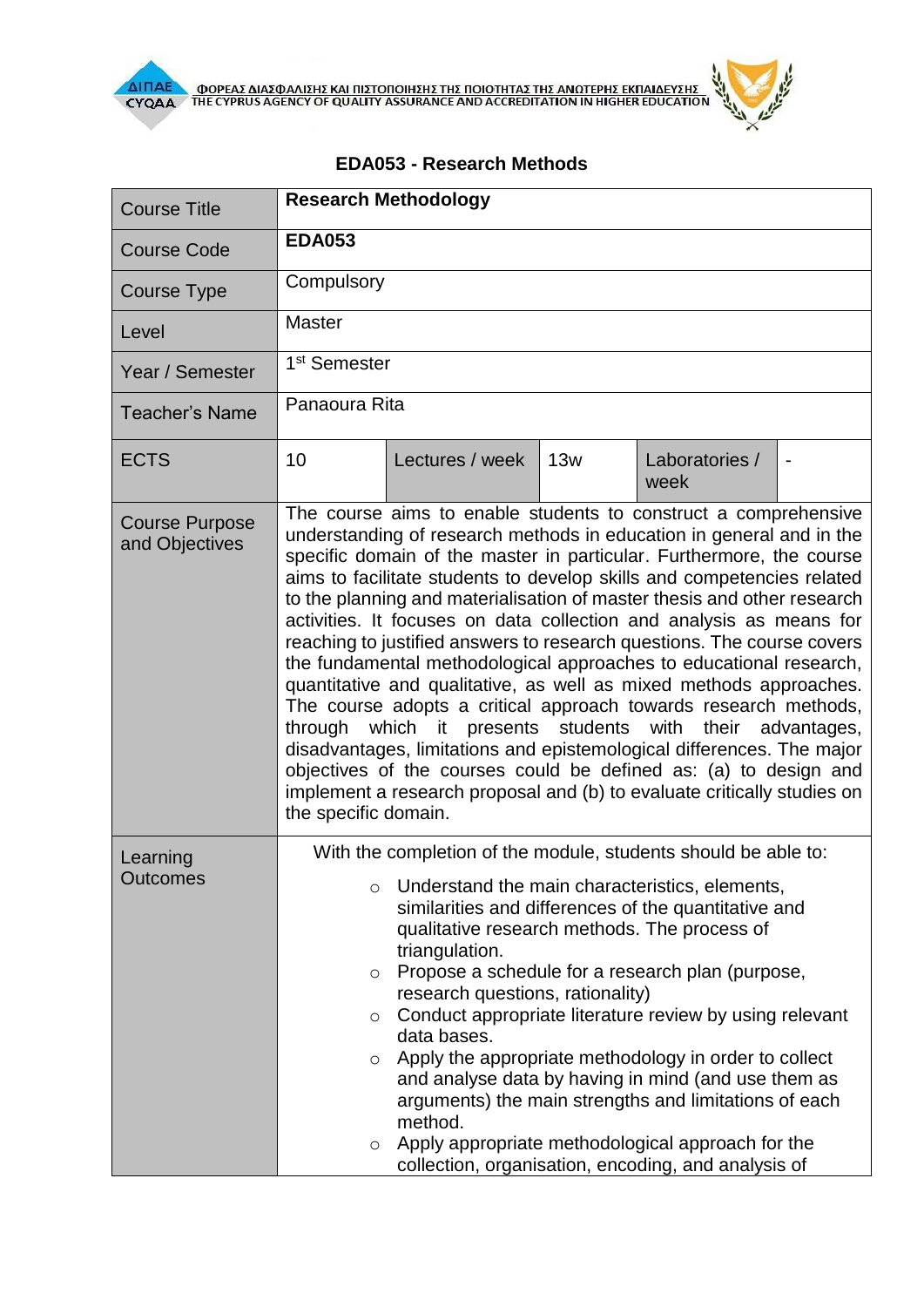

|                       | quantitative data, having in mind the advantages and<br>limitations of quantitative research.<br>Apply appropriate methodological approach for the<br>$\circ$<br>collection, organisation, encoding, and analysis of<br>quantitative data, having in mind the advantages and<br>limitations of qualitative research.<br>method<br>Select the appropriate sampling<br>and/or<br>$\circ$<br>technique, when given a specific research context.<br>Examine the validity and the reliability by different was.<br>$\circ$<br>Find and construct useful and appropriate research<br>$\circ$<br>tools (test, questionnaire, interview, observation).<br>Analyze qualitative data.<br>$\circ$<br>Make use of descriptive statistics indices to present the<br>$\circ$<br>central tendency and variance of variable measurements<br>and identify statistically significant differences between<br>groups and relations between variables.<br>Evaluate the normality of variable measurements and<br>$\circ$<br>indentify potential outliers.<br>Apply inferential statistics tests to quantitative data such<br>$\circ$<br>as t-test, correlation, one-way ANOVA and Exploratory<br>Factor Analysis, regression analysis.<br>Present appropriately the results and<br>prepare<br>$\circ$<br>a<br>manuscript for publication or for a proposal.<br>Define the limitations and suggest future studies.<br>$\circ$ |
|-----------------------|---------------------------------------------------------------------------------------------------------------------------------------------------------------------------------------------------------------------------------------------------------------------------------------------------------------------------------------------------------------------------------------------------------------------------------------------------------------------------------------------------------------------------------------------------------------------------------------------------------------------------------------------------------------------------------------------------------------------------------------------------------------------------------------------------------------------------------------------------------------------------------------------------------------------------------------------------------------------------------------------------------------------------------------------------------------------------------------------------------------------------------------------------------------------------------------------------------------------------------------------------------------------------------------------------------------------------------------------------------------------------------------------------------|
| Prerequisites         | Required                                                                                                                                                                                                                                                                                                                                                                                                                                                                                                                                                                                                                                                                                                                                                                                                                                                                                                                                                                                                                                                                                                                                                                                                                                                                                                                                                                                                |
| <b>Course Content</b> | The stages for the development of a research proposal.<br>٠<br>Quantitative and qualitative study. Philosophy and the<br>process of triangulation.<br>Ethics in data collection and results disseminations. Ethics in<br>conducting research with children.<br>Reviewing the literature and Literature Review using online<br>databases and search tools. Strategic literature review.<br>Conduct the literature review and construct the theoretical<br>framework. APA style.<br>Linking research questions with data collection. Identifying<br>variables and planning research<br>Purpose, research questions and research hypotheses.<br>Variables and scales.<br>Research tools in quantitative research: test, questionnaire,<br>interview, observation. Validity and reliability.<br>Research tools in qualitative research: interview,<br>٠<br>observation, case study, diary etc. Validity and reliability.<br>Sampling. Standard error. Normal distribution.<br>Representative sample.<br>Analysis of qualitative data.                                                                                                                                                                                                                                                                                                                                                                       |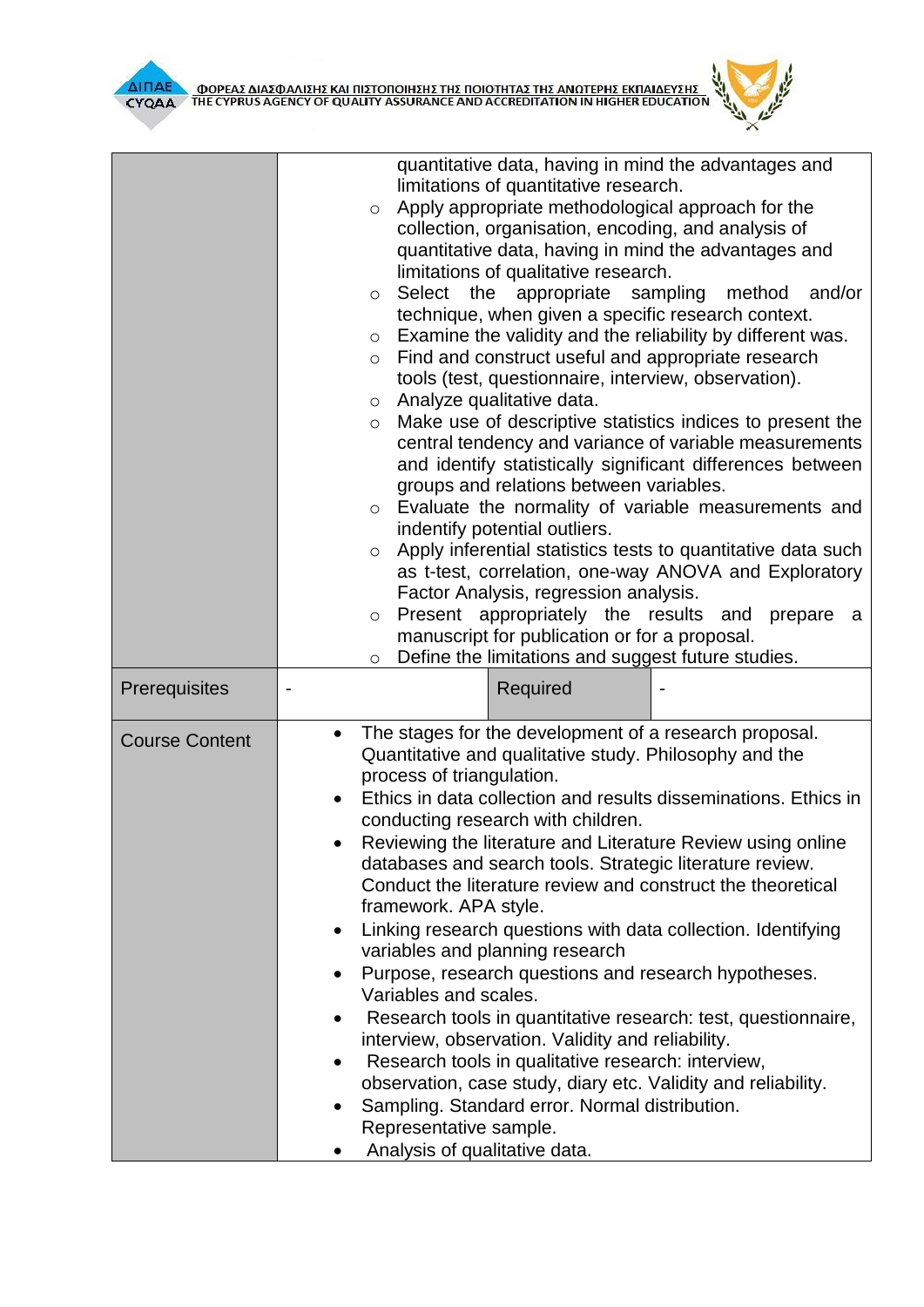



|                         | Analysis of quantitative data (descriptive statistics, factor<br>analysis, regression analysis, mean comparison)<br>T-tests, one-way ANOVA, Pearson's correlation, Exploratory<br>$\bullet$<br>Factor Analysis, Regression analysis by using IBM SPSS.<br>Preparation of a scientific manuscript or a scientific<br>$\bullet$<br>publication. APA style |
|-------------------------|---------------------------------------------------------------------------------------------------------------------------------------------------------------------------------------------------------------------------------------------------------------------------------------------------------------------------------------------------------|
| Teaching<br>Methodology | (power point presentations, narrative presentations, forums for                                                                                                                                                                                                                                                                                         |
|                         | discussion, wikis for group work etc. Their evaluation involves                                                                                                                                                                                                                                                                                         |
|                         | different types of assignments, peer-evaluation methods and self-                                                                                                                                                                                                                                                                                       |
|                         | evaluation methods.                                                                                                                                                                                                                                                                                                                                     |
| <b>Bibliography</b>     | Biesta, G. J. J., & Burbules, N. C. (2002). Pragmatism and<br>educational research. London: Falmer.                                                                                                                                                                                                                                                     |
|                         | Cohen, L., & Manion, L., Morrison, K. (2017). Research methods in<br>education (8 <sup>th</sup> ed.). New York: Routledge. <sup>1</sup>                                                                                                                                                                                                                 |
|                         | Creswell, J. W. (2008). Qualitative, quantitative, and mixed method<br>approaches. London, Sage.                                                                                                                                                                                                                                                        |
|                         | Denzin, N. K., & Lincoln, Y. S. (Eds.). (2007). Collecting and<br>interpreting qualitative materials. London: Sage Publications,<br>Incorporated.                                                                                                                                                                                                       |
|                         | Denzin, N. K., & Lincoln, Y. S. (2011). Handbook of qualitative<br>research (4th ed.). London: Sage Publications.                                                                                                                                                                                                                                       |
|                         | Green, J., Camilli, G., & Elmore, P. (Eds.). (2006). Handbook of<br>complementary methods in education research. New Jersey:<br>Lawrence Erlbaum Associates, Inc., Publishers.                                                                                                                                                                          |
|                         | Kline, R. B. (2010). Principles and practice of structural equation<br>modelling. New York: Guilford press.                                                                                                                                                                                                                                             |
|                         | Silverman, S. J., Locke, L. F., & Spirduso, W. W. (2007). Proposals<br>that work: A guide for planning dissertations and grant<br>proposals. London: Sage Publications.                                                                                                                                                                                 |
|                         | Silverman, D. (2006). Interpreting qualitiative data, (3rd ed.). London:<br>Sage.                                                                                                                                                                                                                                                                       |
|                         | Silverman, D. (2009). Doing qualitative research: A practical<br>handbook, (3rd ed.). London: Sage.<br>Wellington, J. (2000). Educational research: Contemporary issues<br>and practical approaches. London: Continuum.                                                                                                                                 |